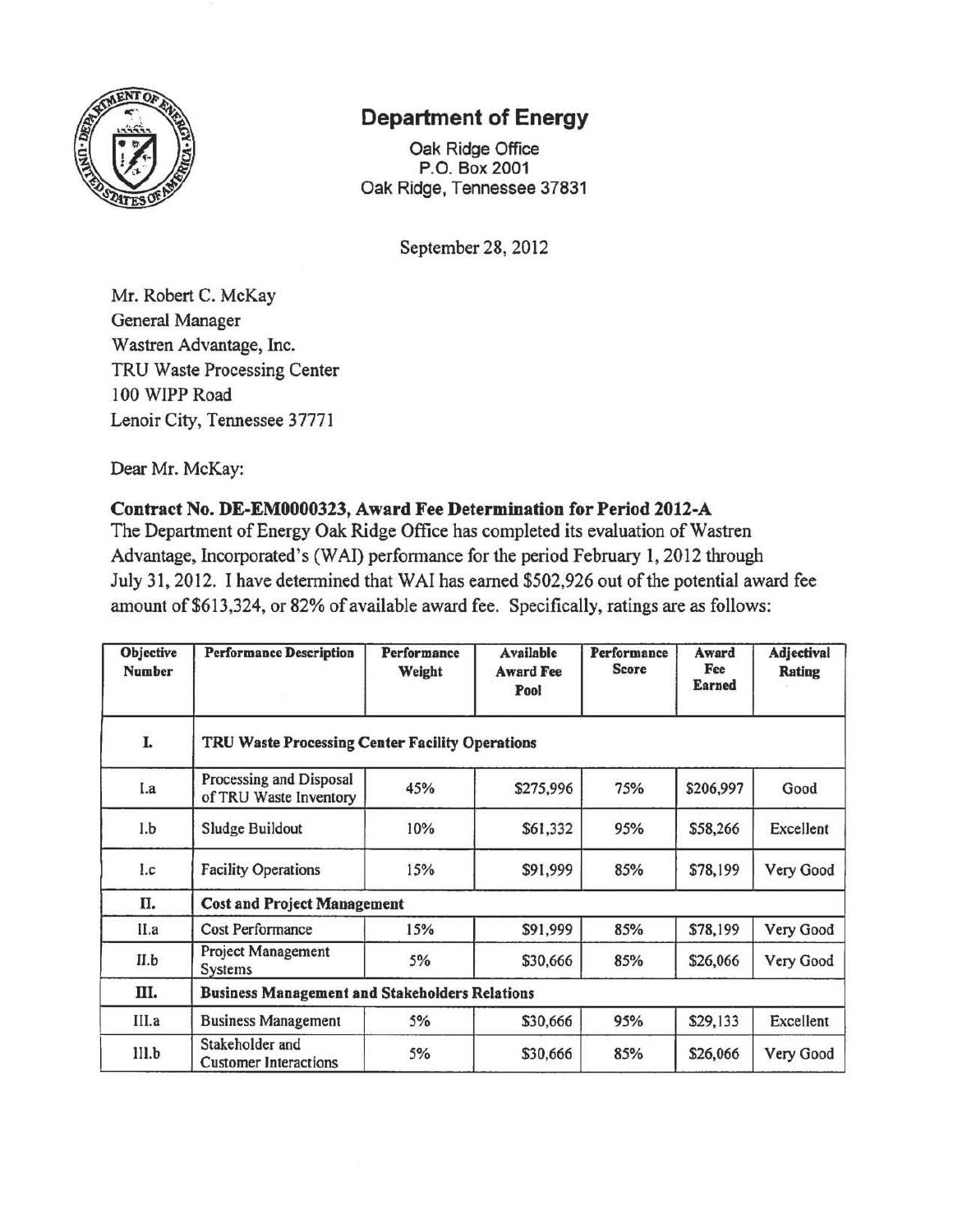## **Contract No. DE-EM0000323, Award Fee Determination for Period 2012-A**

WAI met or exceeded the majority of the performance objectives for this period. Waste processing and shipment performance were negatively impacted due to delays in startup ofthe Cask Processing Enclosure (CPE) and Remote Drum Opener (RDO) along with mechanical issues when utilizing the Hot Cell for continued waste processing efforts. With the late startup of the CPE, W Al attempted to maintain processing levels by planning to use both the Hot Cell and the CPE to help recover lost progress; however, the overall waste processing goals were not met. A two-shift operation schedule will be implemented for future waste processing. Sludge Buildout planning and preparatory efforts have been excellent as demonstrated by WAl's coordination with various stakeholders (i.e. Tennessee Department of Environment and Conservation and Nevada National Security Site), planning and partnering sessions with DOE personnel, and presentations to the DOE External Technical Review team to ensure project success. Facility Operations are effective and well maintained. Maintenance and operation procedures are continuously standardized to improve operations and WAI's safety record remains exemplary. Organization and maintenance ofthe facility remains excellent and quality assurance is adequate with rigorous training programs focusing on improving operator qualifications and increasing operator efficiencies. Additionally, W Al maintains an aggressive program for conducting internal reviews to identify and respond to issues. The Schedule Performance Index is 1.03 and Cost Performance Index is 1.05 indicating W Al effectively maintained project cost and schedule commitments for this evaluation period. Project Management Systems are adequately developed and maintained by WAI. Business Management is performed at a highly competent and responsive level addressing contract administrative actions, Government Property Management Systems, subcontract management, and effective communication with various offices and other prime contractors in the Oak Ridge area. Stakeholder and Customer Interactions addressing DOE information support requests, interfacing activities with various offices and responses to regulatory requests continue to be a strength for WAI.

This detennination provides reasonable assurances that the Department fairly executed the Performance Evaluation Plan and award fee review process for the period.

If you have any questions, or if we can be of any further assistance, please contact me at 576-0742 or Laura Wilkerson at 576-9900.

Sincerely,

Mark Whit

Mark Whitney Fee Determination Official